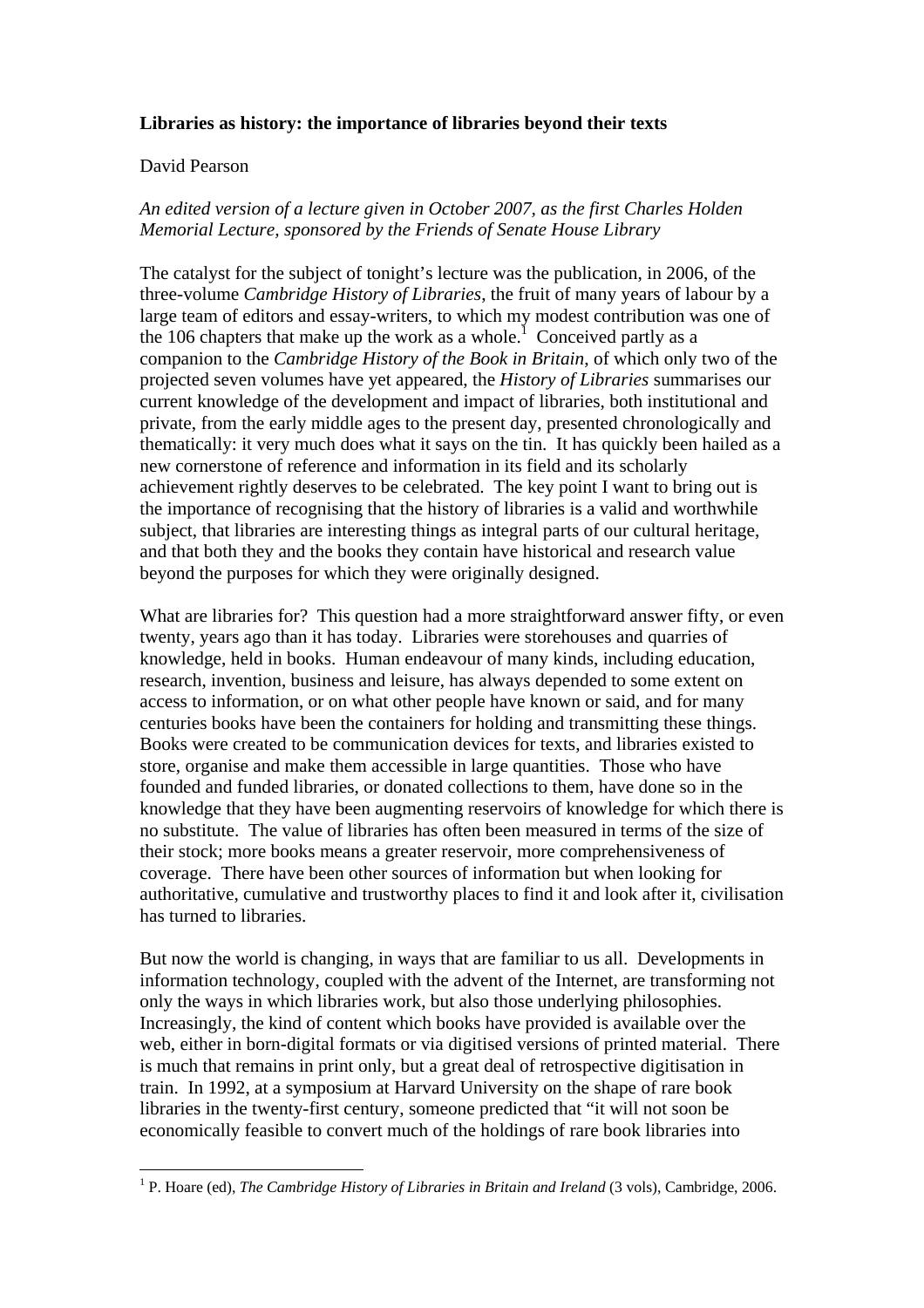electronic form".<sup>2</sup> Today, just fifteen years later, we have the hugely successful *Early English Books Online* and *Eighteenth-Century Collections Online* databases, so that much of the printed output of the English-speaking world down to 1800 is now available in full-text digital facsimile, and we have the vast digitisation project started by Google at the end of 2004, converting the holdings of a number of the world's major libraries, including the nineteenth-century books of the Bodleian. This initiative in turn prompted some of Google's world-stage competitors, like Microsoft and Yahoo, to join in the game, and start investing millions of dollars into digitisation programmes of their own. In the UK the JISC has set up a Content Alliance of major players to take forward the digitisation agenda, and JISC has to date invested £22M in projects for the retrospective digitisation of important research resources.<sup>3</sup> There are copyright barriers, as well as the cost ones, between where we are today and a world whose entire documentary heritage, including the output of the twentieth century, has been digitised, but the technology exists to make it possible. If you want to read a Shakespeare play, or a Jane Austen novel, or a nineteenth-century government report, it is no longer essential to get hold of a physical book, or visit a library; you can do it from a computer, connected to the Internet, anywhere in the world.

So while libraries remain a familiar and well-used part of the landscape, for educational, professional and recreational purposes, an axe has been laid at the root of that fundamental philosophy set out earlier. We don't yet know how profound the blow will be, because the technologies are so new and the developments so rapid; twenty years ago we had no Internet, and ten years ago Google was just starting up. Predictions of the death of the book and the future of libraries take place against a background of great uncertainty about the stability of the new media; digital preservation is an issue of much concern, but the widespread recognition of this and the level of professional activity being directed towards it makes me think that it will be solved to the satisfaction of most people. We also don't yet have the physical manifestation of the e-book which is genuinely as convenient to read as the book we read on our desks, or on the train, or in the bath; reading text on a computer screen is awkward for people brought up on books, and the handheld devices currently available are no match for the efficient and time-tested design of the paper codex. I believe this will change, and that one day something will come along which people do find as usable as a paperback; the potential return for those investing in developing the technology is too huge for it not to happen.

Libraries, therefore, are in a state of flux. There is much debate about their future, and what they will look like a few decades from now. The public library world is polarised between traditionalists who don't see why they shouldn't still be buying good quality fiction as they did fifty years ago, and those who try to revitalise their dwindling user base by rebranding them as Ideas Stores, while the authorities who run them cope with their ongoing funding crises by steadily cutting their budgets and services. Higher education libraries are generally in better health, as the centralised delivery of learning and research resources in a university environment remains a sensible and obvious way of providing what's needed, though I think the traditional vision of the library as being the core of a university is less robust than it was. David

<sup>2</sup> Stanley Katz, "Form and substance in the electronic age" in Richard Wendorf (ed), *Rare book and manuscript libraries in the twenty-first century* (Cambridge, 1993), 17-21, p.18. <sup>3</sup> http://www.jisc.ac.uk/whatwedo/programmes/programme\_digitisation.aspx.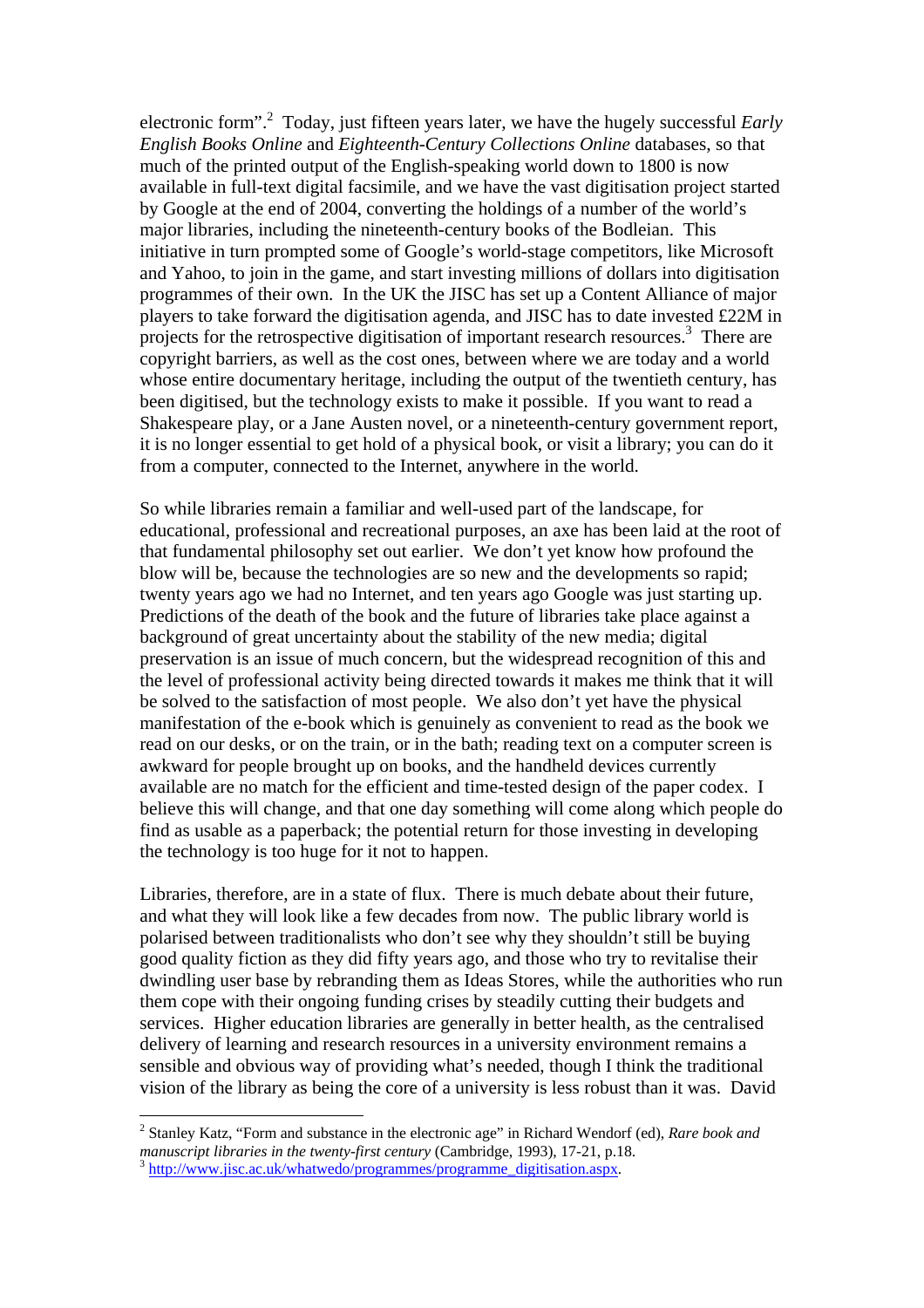Eastwood, the Chief Executive of the Higher Education Funding Council, is on record as saying how important it is for universities to invest in their libraries, but most campuses have their share of voices, some of them influential, who see the library as a place of dwindling relevance.<sup>4</sup> As Google takes over from library catalogues, and as e-resources and e-repositories increasingly provide the wherewithal for study and the housing of research outputs, the role of libraries, particularly those geared to teaching and learning, is increasingly redefined in terms of social spaces, access to e-resources, and training in information literacy. They become information commons, a phrase originally coined in America which is moving into UK parlance with the recent opening of the handsome new information commons building at the University of Sheffield.<sup>5</sup> But we are very much in a time of transition, where the future as we see it might be isn't actually here yet, and a lot of the existing fabric is still very necessary; new research is still published in print, particularly in the humanities and social sciences, and people need both old and new books to do their educational business. At the present time, only a tiny percentage of the books on the many miles of shelves in Senate House are also available in digital form, and its libraries continue to provide a valued and well used service to the academic community across London and beyond.

While these changes have been going on in the way that libraries function, other changes have been taking place around the ways in which the history of books and libraries is studied. If the purpose of libraries has traditionally been defined in terms of the aggregation and making accessible of texts, so historical bibliography – the umbrella term that was long used to embrace that package of enquiry around the history of printing, publishing, libraries and the book trade – had a similarly textcentric rationale. Philip Gaskell's 1972 *New Introduction to Bibliography* – probably the leading reference work of its generation in this field - summarises the thinking of several decades of bibliographical scholarship in stating that the chief purpose of bibliography is to serve the production and distribution of accurate texts; its overriding responsibility must be to determine a text in its most accurate form.<sup>6</sup> The great achievements of enumerative bibliography in the twentieth century, whose short-title catalogues gave us an authoritative map of the output of the handpress period, were partly stimulated by this rationale; it is necessary to know how many editions of a work were printed, and the order in which they appeared, so as to be able to establish correct versions of texts in their original state, and to track subsequent variations.

Since the late 1950s, when Lefebvre and Martin's celebrated book *L'Apparition du Livre* was published, the corrective spur to this approach has steadily gained momentum and we have now moved away from historical bibliography – a term that is less and less commonly encountered – to the history of the book.<sup> $\tau$ </sup> During the last few decades particularly, we have become increasingly interested in wider issues beyond the fixing of texts - not only in the ideas that books contain, but also in the impact they had on earlier generations. The ways in which books were distributed and circulated, their physical forms, and the ways they were owned, read and annotated all contribute to a greater understanding of social, intellectual and economic

<sup>&</sup>lt;sup>4</sup> "Libraries critical to HE success", *CILIP Update* 6(5), May 2007, p.17.<br><sup>5</sup> http://www.shef.ac.uk/infocommons/

 $^6$  Philip Gaskell, *A New Introduction to Bibliography*, Oxford, 1972, p.1.  $^7$  J using Behyra and H<sub>1</sub> Mertin *L'annarition du ling* Beric 1058

Lucien Febvre and H.-J. Martin, *L'apparition du livre*, Paris, 1958.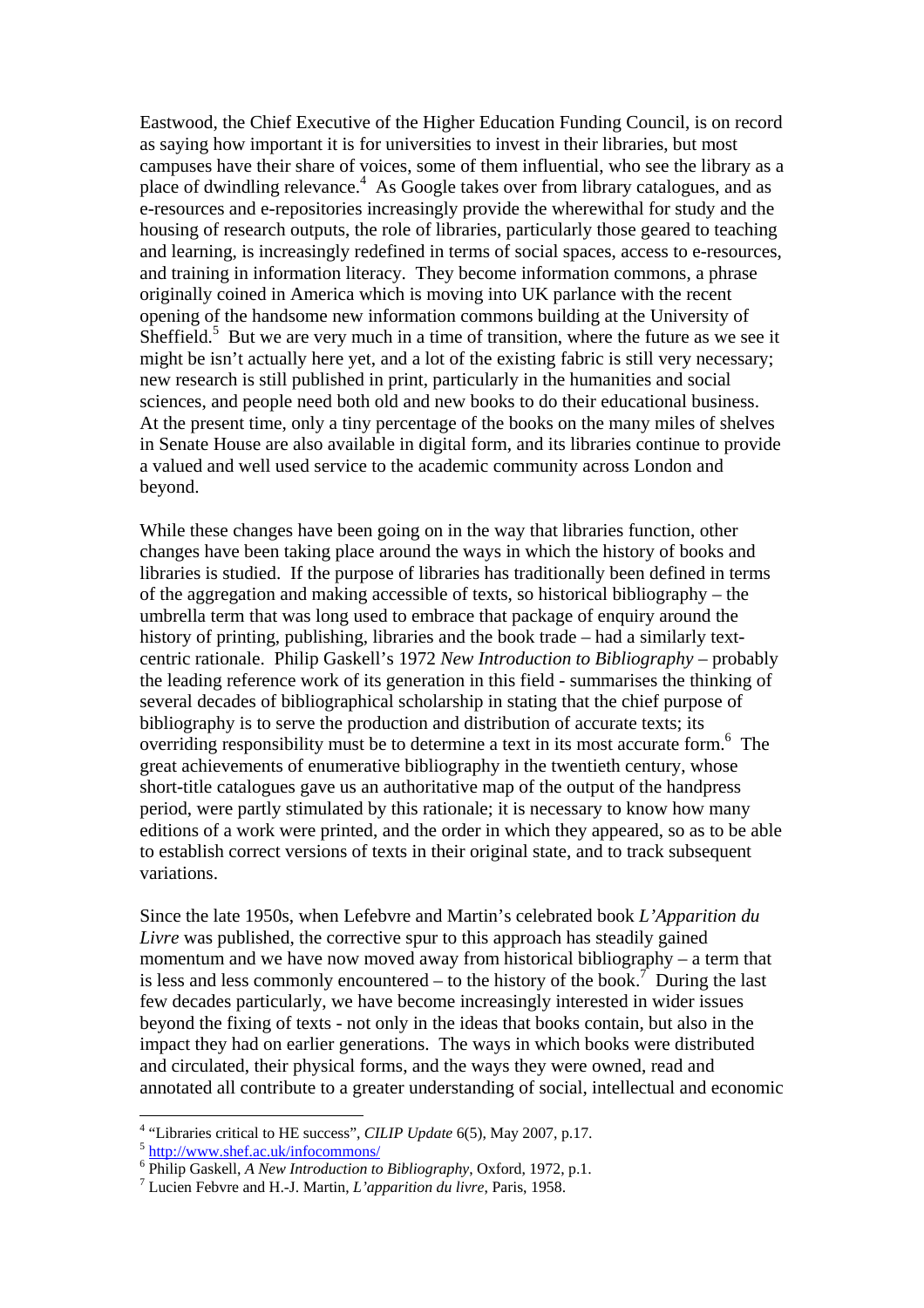history. The pioneering thinking of Don McKenzie on what he came to call the sociology of texts – how the material form in which texts are transmitted influences their meaning – has focused the attention of many contemporary bibliographers and literary historians onto the importance of the whole book, and not just the words on the page.<sup>8</sup> We have become increasingly aware of the connection between communication and format, realising that the way a text is perceived may be influenced by the physical form in which it is encountered. Interest is focused more on the whole book, as a physical artefact and a designed object that people have interacted with, and not just the words on the pages. The history of the book has come to be defined, in the words of the *Book History Reader* published a few years ago, as the role of the book as a material object within print culture.<sup>9</sup>

The history of libraries and book ownership, and the formation of collections, is an important part of this, as it provides a window into earlier tastes and fashions, and allows us to see not just what was printed, but what people bought and put on their shelves. Both individually and collectively, books offer a wealth of historical evidence to help us to understand their impact and influence in previous generations. Books have never been passive conduits; they have, in their three-dimensional formats, physical characteristics which have both affected the ways in which their contents have been received, and been exploited for their artefactual potential. You can do all kinds of things to books, once the printed sheets have left the printer: you can bind them in different ways, you can write things in them, you can tear things out of them. The qualities they have as objects are not only part of the history of communication, but also of the history of art and design. The Everyman series, which started up at the beginning of the twentieth century and has brought literature to wide audiences, was successful not only because it chose good texts but also because its stylish and very effective format encouraged takeup. The design of the early volumes, clearly influenced by William Morris and the Arts and Crafts movement, turned Morris's ideas into affordable reality in a way that his expensive, limited edition Kelmscott Press books could never do.

A book which has been annotated can give us a direct insight into the interface between author and reader, can show not only that a text was definitely read and absorbed but also perhaps how it was received. Thomas Carlyle, for example, wrote his thoughts on Elizabeth Barrett Browning's *Aurora Leigh* in the margins of a copy which is now in the Sterling Collection in Senate House Library.<sup>10</sup> According to the latest Oxford University Press edition of *Aurora Leigh*, this is "the foremost example of the mid-nineteenth century poem of contemporary life, and a richly detailed representation of the early Victorian age". This certainly wasn't Carlyle's view: "How much better if all this had been written straight forward in clear prose", he snorted. "A very beautiful tempest in a teapot. What a gift of utterance this high child has – and how very weak and childlike all it has to say!". Annotators don't have to be famous or recognisable people in order to have something worth noting; we can observe first-hand evidence of the development of the Reformation in England not only from Henry VIII's annotated copies of theological texts relating to divorce, which you can find in the British Library, but also from the small English religious

 $8$  D. F. McKenzie, *Bibliography and the Sociology of Texts*, London, 1986. <sup>8</sup> D. F. McKenzie, *Bibliography and the Sociology of Texts*, London, 1986.

<sup>&</sup>lt;sup>9</sup> D. Finkelstein and A. McCleery (eds), *The Book History Reader*, London, 2002 (2<sup>nd</sup> edn, 2006). <sup>10</sup> SHL [S.L.] I [Browning, E.B. – 1857]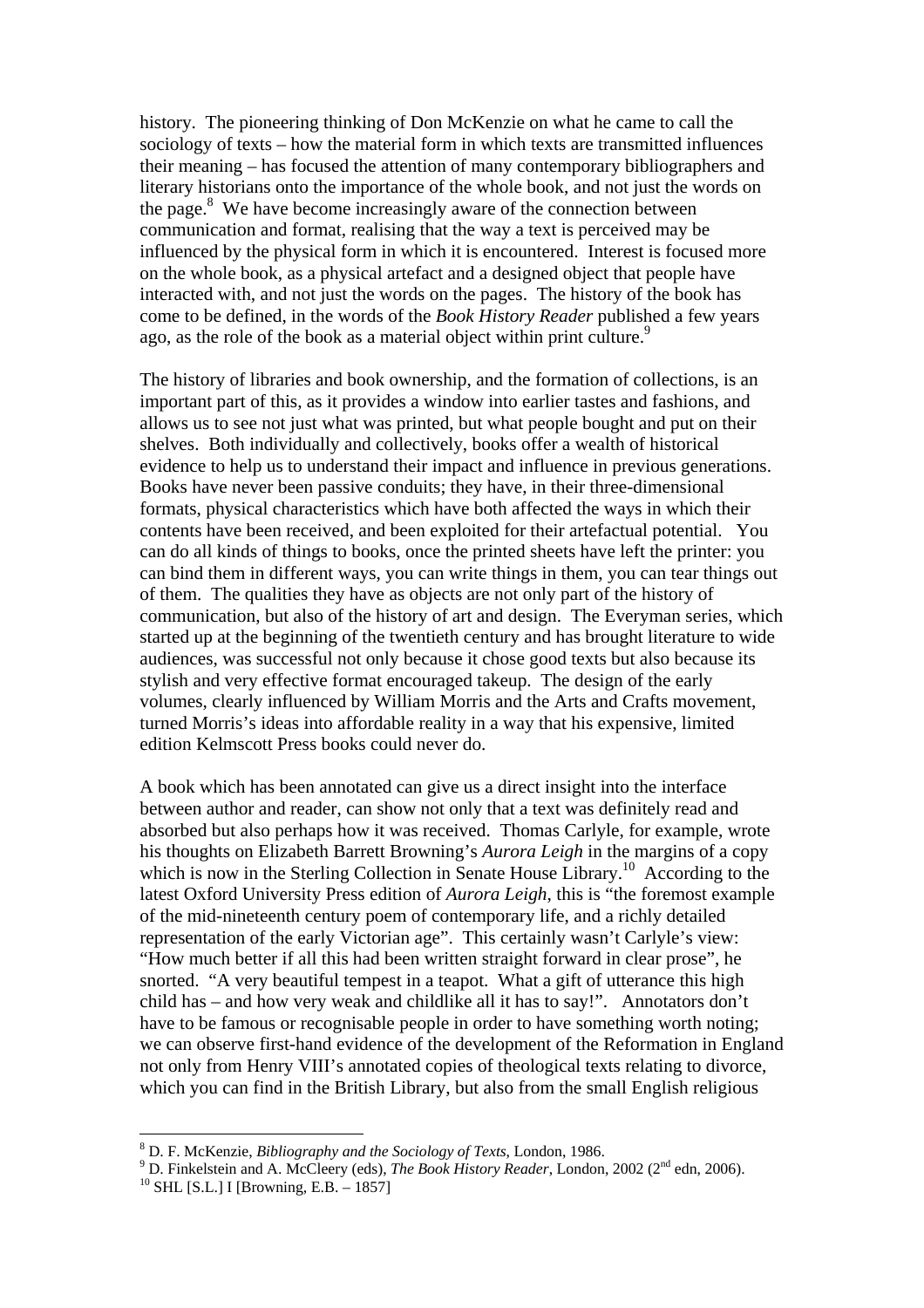tract of the 1540s on whose flyleaf is written: "I bought this book when the testament was abrogated that shepherds might not read it. I pray God amend such blindness".<sup>11</sup>

People annotate their books in various ways, and of course many people don't annotate them at all – the idea of writing in a book has always been anathema to some people, in the past as it is today. Collectors used to think that annotations in books, including ownership inscriptions, were defacements which detracted from their value, hence the vogue particularly in the late eighteenth and early nineteenth centuries for taking books apart and washing the leaves to remove any offending ink markings, something which today we look at with regret if not downright horror. Most people today regard an annotated early book as more interesting than one with untouched, spotless pages. Yale University Library recently published a catalogue of a special collection acquired in the 1990s, of renaissance books whose distinguishing feature is that they are annotated, often by unknown early owners.<sup>12</sup> People write notes on flyleaves, on titlepages, and in margins, and if they're really serious about it they have their books interleaved with blank paper so they have plenty of space to write. They draw in books, and they may write things in which are nothing to do with the text – the most obvious and commonly encountered example is probably the habit of using the flyleaves of Bibles to record family events, births, marriages and deaths, where the physical manifestation of the word of the Lord provides a suitable place to hold a record of such significant events.

I might add as an aside that this is of course a bit of a paradox for librarians – we are all very much geared to forbidding the marking of library books, which is a perennial problem in academic libraries. Opening a book and finding that it has been highlighted and clumsily underlined in biro by inconsiderate former borrowers is deeply irritating but if the annotations happen to be 300 years old we will regard it as a specially interesting copy. The speed with which today's scribble can become tomorrow's interesting annotation is illustrated in Lynne Truss's bestseller *Eats, Shoots and Leaves*, which mentions a 1950s book in Senate House Library whose marginal insult on the author's theories by an unknown reader of the time struck her as interesting.<sup>13</sup> I think the only stance we can reasonably take is to say by all means write in books and turn them into objects for posterity, but only if they belong to you personally and not to a library.

But the mere ownership of a book, whether annotated or not, is also potentially valuable evidence of previous interest in it, or of its impact. Reconstructing the contents of private and institutional libraries not only allows us to compare them with other collections of their time, but also to build up wider pictures of book ownership over the centuries, looking at average sizes, changing trends in language or subject, and in the place of origin of the books. We can see which books were popular and which were not; books have survived in very uneven ways and ones which are rare today may once have been much more widely read than ones which have survived in relatively large quantities. When I was doing some work some years ago on the contents of the libraries of English bishops in the early seventeenth century, the books

<sup>&</sup>lt;sup>11</sup> The tract is referred to in S. Schama, *A history of Britain volume 1: At the edge of the world?*, London, 2000, p. 316.<br><sup>12</sup> B. Rosenthal, *The Rosenthal Collection of Books with Manuscript Annotations*, New Haven, 1997.

<sup>&</sup>lt;sup>13</sup> Lynne Truss, *Eats, Shoots & Leaves*, London, 2003, p.177. The SHL book in question is E. Partridge, *You Have a Point There*, London, 1953, shelfmark YAH Par.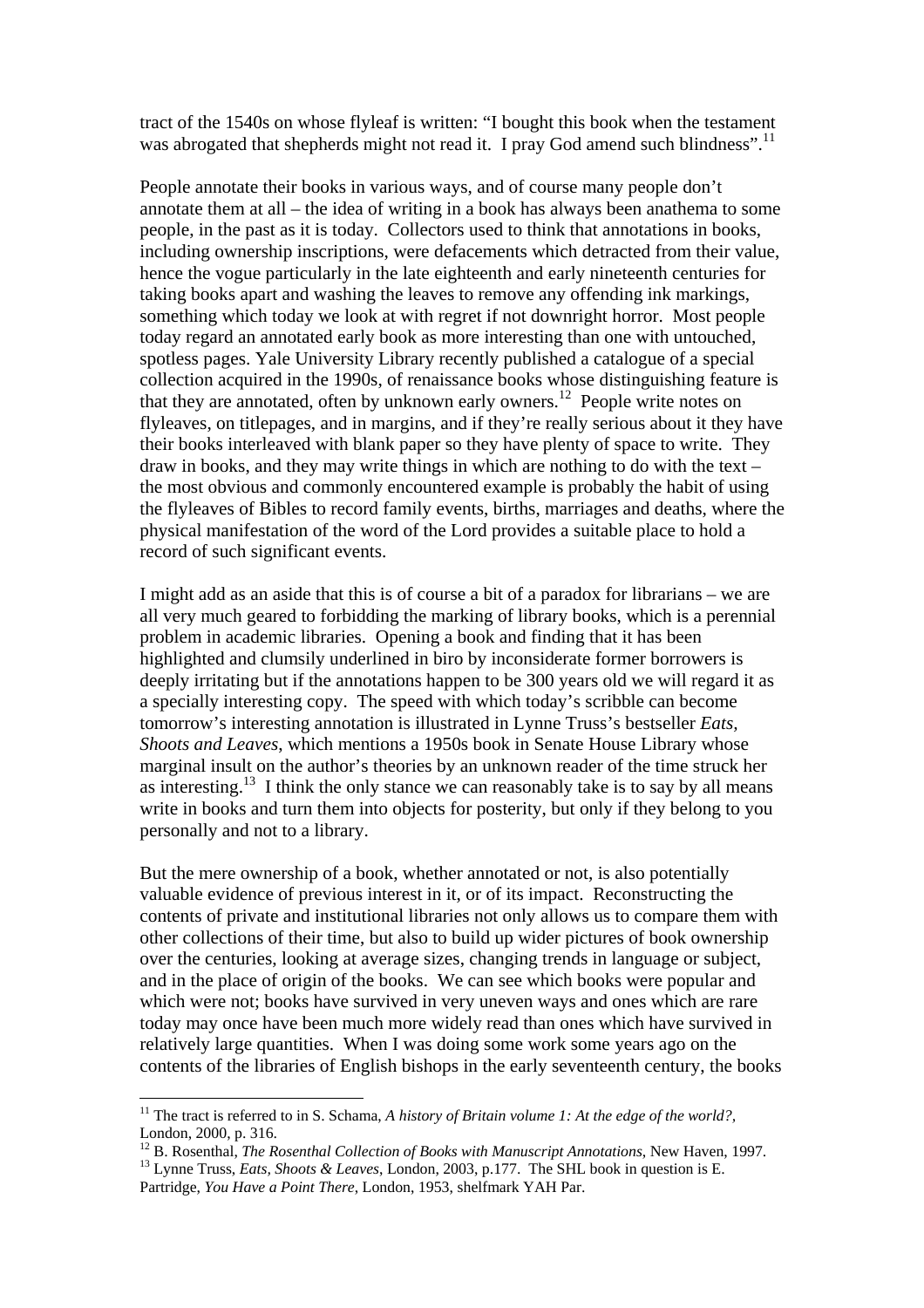that could most commonly be found recurring between them were not any of the works of literature or science of that period that we commonly celebrate today, but the works of St Bernard, and a Latin book by Lancelot Andrewes concerned with theological controversy.<sup>14</sup> In the annals of the scientific literature of the later  $17<sup>th</sup>$ century, Johann Becher's *Novum organum philologicum* is today a rare and almost unheard-of, and certainly unstudied, book, but the fact that a copy survives today which was successively in the personal collections of Robert Boyle and Robert Hooke may give us pause to think it was perhaps more highly regarded in its day.<sup>15</sup> This kind of investigation is being further encouraged by the growing number of studies which take a particular title and look at what we can learn by looking at lots of copies of it. Owen Gingerich's work, on Copernicus's book in which he propounded the theory that the earth goes round the sun, is a nice example: he examined every surviving copy of the first two editions of *De revolutionibus*, over 600 books in libraries all round the world, including the one in Senate House Library, and used the evidence of ownership and annotation not only to show how quickly Copernicus's ideas spread across Europe, but also how contemporary scientists networked with one another.16 Eamon Duffy has published a book on Books of Hours which depends extensively on looking at the annotations of lots of individual owners in early liturgical books to gain insights into devotional practice around the time of the Reformation at a personal level.<sup>17</sup>

We are richly endowed, in the UK, with libraries of all kinds whose contents and history offer research value and historical insight beyond the textual content of their books. Cosin's Library in Durham, now a part of Durham University Library, was founded by John Cosin in the 1660s as a library for the diocese of Durham, an early example of a public library.<sup>18</sup> Cosin, who died in 1672, was Bishop of Durham from the time of the Restoration in 1660, and before the Civil War was an influential senior figure in the ecclesiastical and establishment hierarchy, as Dean of Peterborough and Master of Peterhouse in Cambridge, a leading light in the royalist, Laudian wing of the Church. The growing success of the parliamentarian cause in the early 1640s meant he had to flee abroad and he spent the Interregnum in France as a chaplain to the English court in exile. His Library, which is substantially his personal collection of books, survives today very much as he left it when he died, in the purpose-designed building which stands between Durham Cathedral and Durham Castle. Its contents reflect the various stages of his career: the books he acquired as a student and a don in Cambridge at the 1620s and 30s, and the ones he bought as a bishop in the 1660s. In between is a distinctive layer of books acquired in France, in exile, including tracts associated with the protestant Huguenots there with whom Cosin had contacts. Books from these various periods have distinctive physical characteristics, as well as reflecting his interests, subject-wise; many of the earlier books show us the variety of ways in which books in Cambridge were bound and circulated in the early seventeenth century. Books from the middle years show the Huguenot pamphlets

<sup>&</sup>lt;sup>14</sup> D. Pearson, The libraries of English bishops, 1600-40, *The Library* 6<sup>th</sup> ser 14 (1992), 221-257, p.228. <sup>15</sup> D. Pearson, Books, owners and history: books beyond the texts, in W. Marx and J. Burton (eds),

*Readers, Printers, Churchmen, and Travellers: Essays in Honour of David Selwyn,* Lampeter, 2004, 7- 28, p.12-13.

<sup>16</sup> O. Gingerich,, *An annotated census of Copernicus'* De revolutionibus *(Nuremberg, 1543 and Basel, 1566*), Leiden, 2002.<br><sup>17</sup> Eamon Duffy, *Marking the Hours*, London, 2006.<br><sup>18</sup> See http://www.dur.ac.uk/library/asc/printed/cosin.htm/, and the references included there.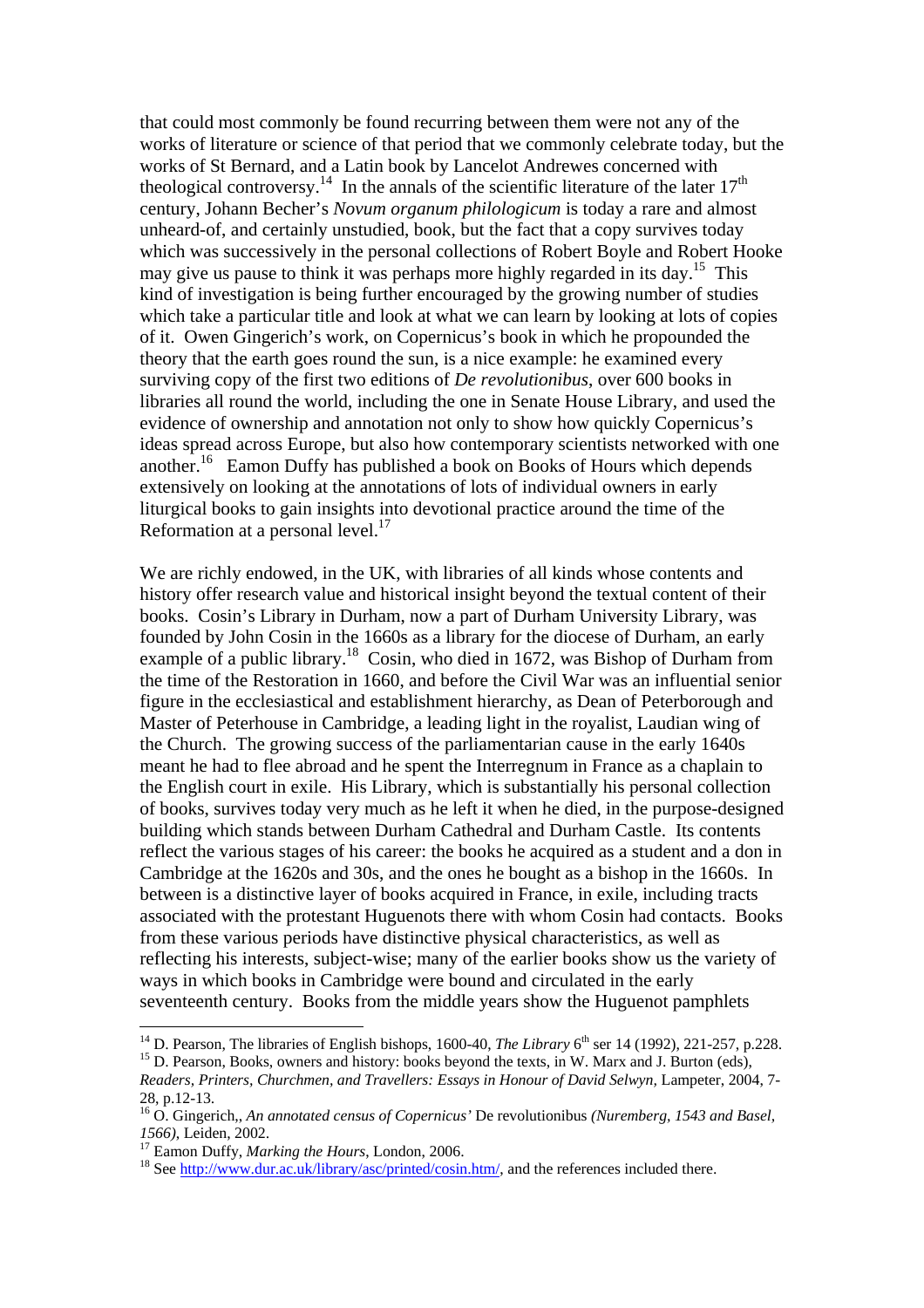circulating in cheap cardboard wrappers, but also that Cosin the exile was not so impoverished as to be unable to patronise a good quality Parisian bindery; books from the later years reveal traces of the book trade in provincial Durham. In aggregate, we can gain an overview of the emphases in the collection and compare it with others of the time.

This is a library that is also interesting as architectural history, as it was the first purpose-built English library to adopt a scheme of shelving around the walls, moving away from the traditional medieval pattern of long narrow rooms with shelving jutting out between windows. This idea was a French import, inspired by Cosin's visit to the library of Cardinal Mazarin in Paris; the physical shape of libraries, and the connection between design and purpose, is another aspect of library history which deserves consideration and where English practice has often been inspired by European prototypes. As libraries grew in size, with the ever increasing number of published books, librarians worked in various ways to systematise and simplify access to knowledge. The philosopher Leibniz, who became librarian to the Duke of Brunswick's celebrated library at Wolfenbüttel in 1690, struggled with various kinds of cataloguing, abstracting and indexing systems but he also worked with the architect Herman Korb in designing a new kind of library building, built around a circular design which both represented and facilitated the interconnection of the various branches of knowledge.19 A circle has no dark corners in which obscure subjects can get lost; it symbolises unity. Domed, round libraries spread across Europe and can be seen in England most famously in Panizzi's round reading room for the British Museum Library, but also for example in the Oxford Radcliffe Camera or in Leeds University Library. Libraries as architectural statements, as buildings whose design says something about their contents, may take other forms: towers, perhaps, suggest the monumental and dominating importance of knowledge. There are some more modern examples of libraries where the building is clearly trying to get across a feeling of something both provoking and inspirational; Peckham Public Library, opened in 2000, is one of those buildings that invoke strong feelings of both liking and loathing but it won an award for its arresting design.

St Deiniol's Library in North Wales is, like Cosin's Library, another public library built around the gift of an individual collection, this time that of William Gladstone, the Victorian statesman and four-times prime minister, who died in  $1898.<sup>20</sup>$  A keen accumulator and reader of books, he built up a collection of 32,000 volumes which he decided towards the end of his life to turn into an endowed library for the public good. This began as a temporary construction but after Gladstone's death a public subscription raised enough money to erect the handsome red sandstone building which stands in Hawarden today, which combines a reading room and bookstacks with integral residential accommodation: this is, as the library publicity proudly declares, an unusual combination. In terms of the theme of this paper, it's an interesting library on several fronts: perhaps most obviously, it's an interesting chapter in the development of thinking about the use and value of libraries around the turn of the twentieth century, and the enthusiasm which could be generated for building such a thing in a tiny village in north Wales. It is also an example of a library whose perceived value has changed in recent years. When it was first opened

<sup>&</sup>lt;sup>19</sup> Anthony Hobson, *Great Libraries*, London, 1970, 202-211.<br><sup>20</sup> http://www.st-deiniols.co.uk/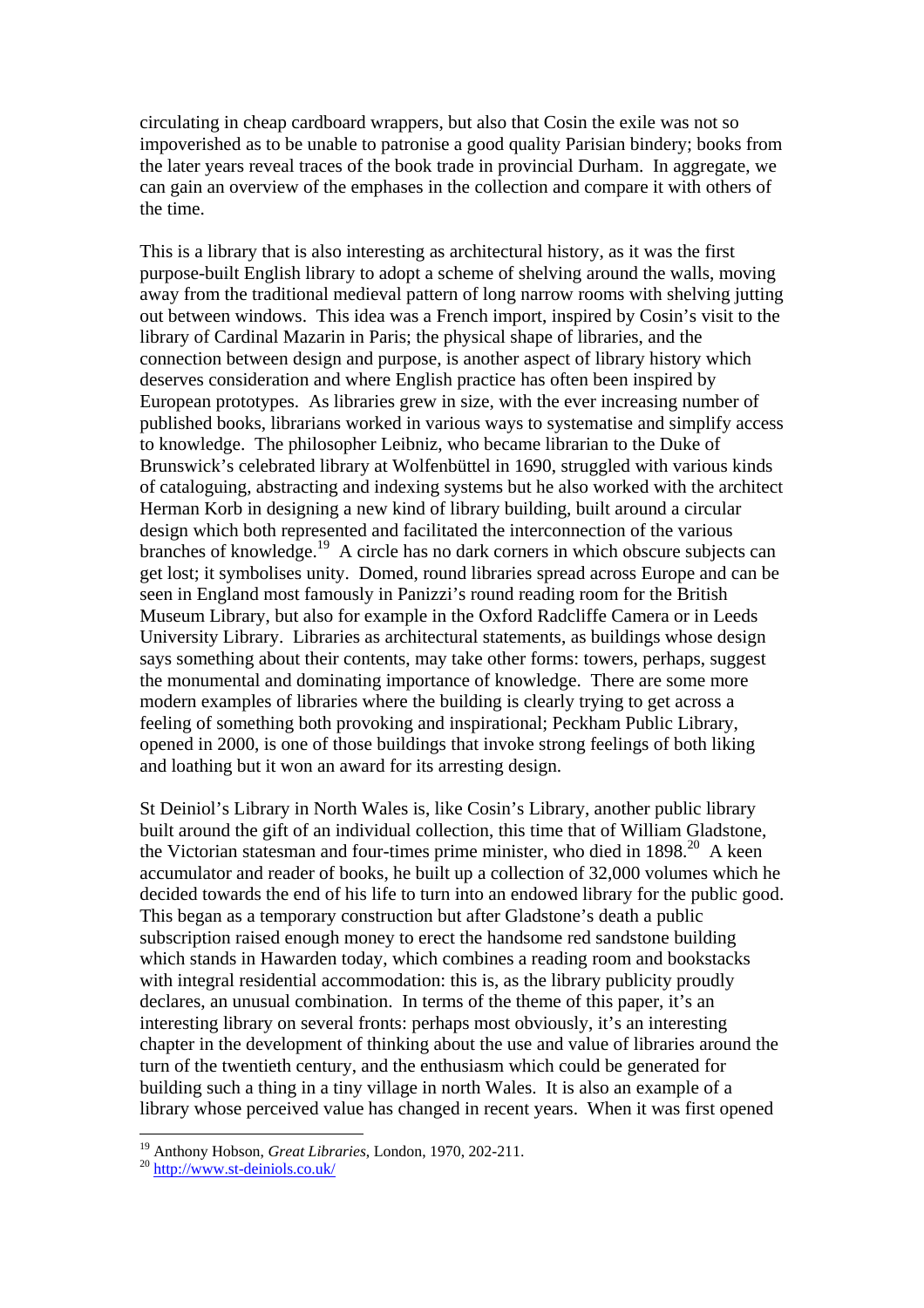its status as a research library, where you could find much of the content you would need to pursue work in a range of disciplines, was decidedly more robust than it is now. Many of its users today - and there is a steady stream of them - spend time there not so much to quarry information from the books on the shelves, but because as a whole it provides an environment which is conducive to study, writing, reflection or coming together in groups for educational purposes. It has also been recognised that the most interesting aspect of many of the books there derives not so much from their textual content as from the fact that they were owned, read and marked by a significant Victorian thinker: the Arts and Humanities Research Council have funded a project, currently in train, to identify and recatalogue all the books from Gladstone's personal collection, recording his annotations and reactions to what he read.<sup>21</sup>

Amongst our rich tapestry of libraries, large and small, spread all around the country, the libraries of the National Trust constitute a significant though not terribly well known group. There are about 160 libraries spread around the various houses between Lanhydrock in Cornwall and Wallington in Northumberland, with well over a quarter of a million books, of which a sizeable proportion date from the handpress period. Many of them were built up by successive generations of the families who lived in the houses. After centuries of slumber they are gradually coming into view, through the energies of the Trust's library staff and an associated body of volunteers who are working their way through the collections, cataloguing them onto a modern system which is not yet publicly available, but is intended to be during the next few years. Their existence was also highlighted by a big exhibition of treasures from across the collections mounted in 1999, though it was only displayed in America.<sup>22</sup> As library history, these collections are quite obviously goldmines; although many of them have suffered from the selling off of commercially valuable books, particularly during the nineteenth and twentieth centuries, enough remains to be able to trace, in many cases, the building up of libraries by successive generations of owners, with different strata reflecting their tastes and interests. They include large and spectacular collections like that at Blickling Hall in Norfolk, which includes the accumulated books of several generations of the Hobart family, but also several thousand from one particular collection built up by Sir Richard Ellys during the early eighteenth century.23 They also include smaller but no less interesting libraries like that at Townend, a seventeenth-century farmhouse deep in rural Cumbria, a few miles from lake Windermere, lived in by one family of yeoman farmers from 1626 to the twentieth century. Here there is a small but well-preserved library including a number of books acquired in the late seventeenth and early eighteenth centuries by family members of the time.<sup>24</sup> We can see what books they bought, and indeed what kind of books they were able to buy so far from major centres of the book trade; and because auctioneers' records survive in the Kendal Record Office, we can sometimes see exactly how they obtained them, and how much they paid for them. This is an integral part of the early social and economic history of the Lake District.

 $^{21}$  http://www.ahrc.ac.uk/awards/award\_detail.asp?id=324573

<sup>&</sup>lt;sup>22</sup> N. Barker, *Treasures from the Libraries of National Trust Country Houses*, New York, 1999.<br><sup>23</sup> G. Mandelbrote and Y. Lewis, *Learning to Collect: the Library of Sir Richard Ellys (1682-1742) at Blickling Hall. Lond* 

<sup>&</sup>lt;sup>24</sup> M. Purcell, Books and readers in eighteenth-century Westmorland: the Brownes of Townend, *Library History* 17 (2001), 91-106.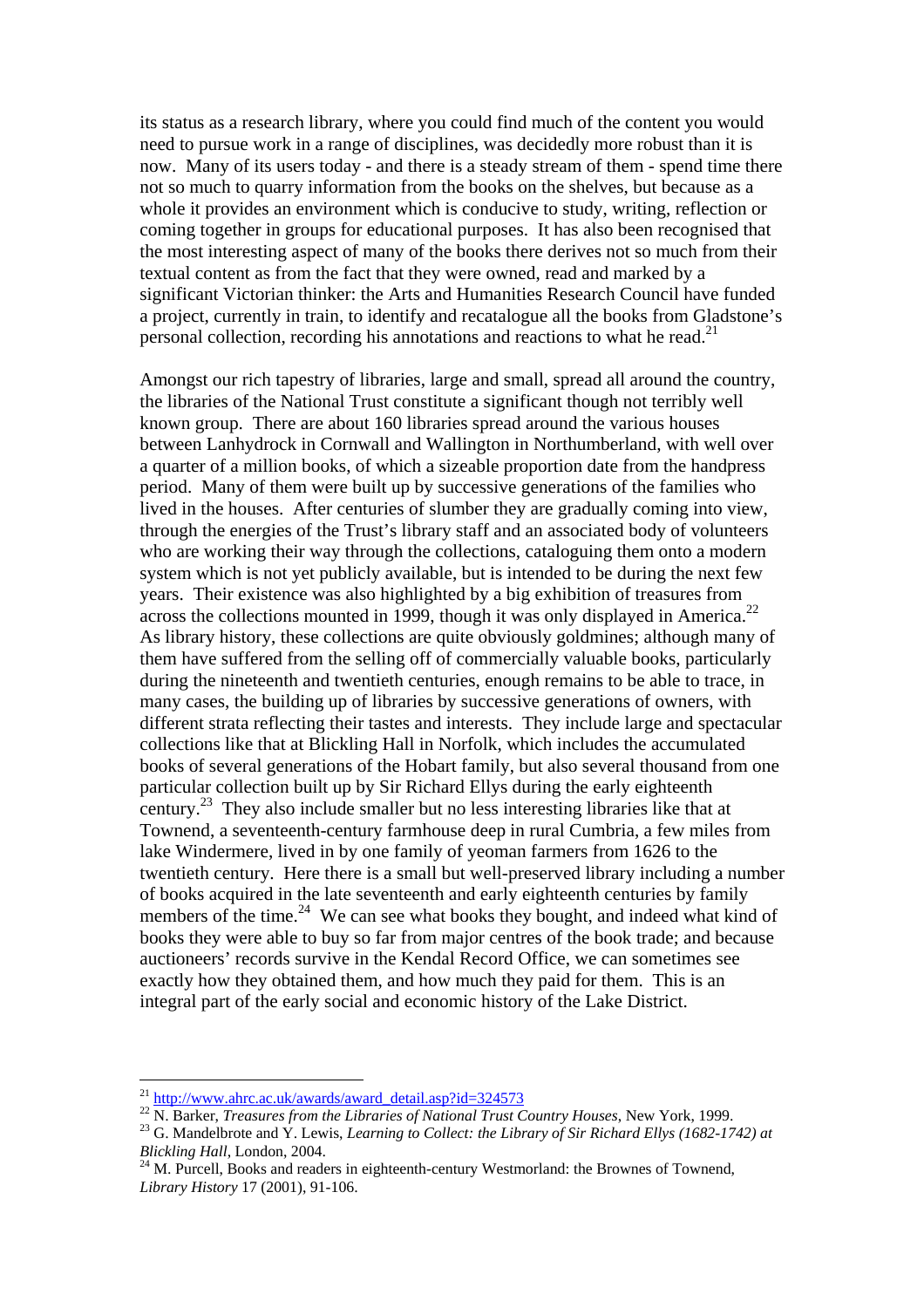Books in libraries like these have gone through their period of usefulness as purveyors of up to date information and ideas – you wouldn't go to an eighteenth-century encyclopaedia to get guidance on how to sell your house, or find out the population of an American state – and they have passed through another phase of value as texts which are useful for historical inquiry. Of course we have an ongoing need to access the texts of the past for all kinds of research and creative activity, but few people will travel to deepest Norfolk to read a book which is much more readily and conveniently accessible in the British Library, or Cambridge University Library. Increasingly, they may not go to those places either just to read the text, if a full-page facsimile can be called up on a computer. Yes, there are some individually rare titles in National Trust libraries where actually you may have to go to Lanhydrock see the only surviving copy of a particular edition, but these are fairly few and far between and one day they will be available in digital facsimile. What people will, increasingly, want to do is study these libraries as collections, and the books within them, for their unique qualities aside from their texts. The National Trust exhibition catalogue mentioned earlier says in its introduction that "the best and most important thing about books is that they can be read. That is how the country house library can still speak to us". Perverse though it may sound, I would disagree with that – these books and libraries are certainly important, but not because people want to sit down and read their contents. I would agree more with a sentiment expressed elsewhere in the introduction, that "in their entirety the books that remain in the libraries offer a picture of intellectual and literary interests … that is at least as vivid as the houses themselves".

It is worth adding that books which have lived in cathedral, parish, college or country house libraries are far more likely to have preserved their layers of historic evidence than those which have suffered the ravages of generations of readers, and restorers, in large research libraries. Discarding original bindings, replacing endleaves, removing fragments, washing away or cropping off inscriptions and marginal notes are all processes which have been carried out with ruthless efficiency (and the best of intentions) by previous generations of library custodians, whose primary concern has been to keep the books in a fit state to be read. Conservators are now much more aware of the importance of preserving original evidence but a great deal has disappeared for ever. Rare (and fortunate) indeed is the historic collection, of any kind, which has not been subjected to some extent to these programmes of rebacking, rebinding, or repairing but smaller historic libraries are more likely to have been spared the worst. A seventeenth-century book called up from the stacks of the British Library is quite likely to be in a twentieth-century binding, which may in turn have replaced a nineteenth-century one, and its current physical state may have no clues at all about earlier layers of evidence which have been completely lost. The same book in a country house library will probably be in a contemporary binding, in a condition which gets us close to what it looked and felt like on the day it was bought, and will testify to the ways in which it has or has not been used and regarded during succeeding generations.

I have been focusing here on a particular way in which libraries, and individual books within them, are important as primary sources for historical enquiry, beyond the authorial content of words on pages. There are, of course, many other angles to library history, and why this is a topic worth pursuing, which you are brought out in the *Cambridge History* volumes. The importance of libraries as agents of social and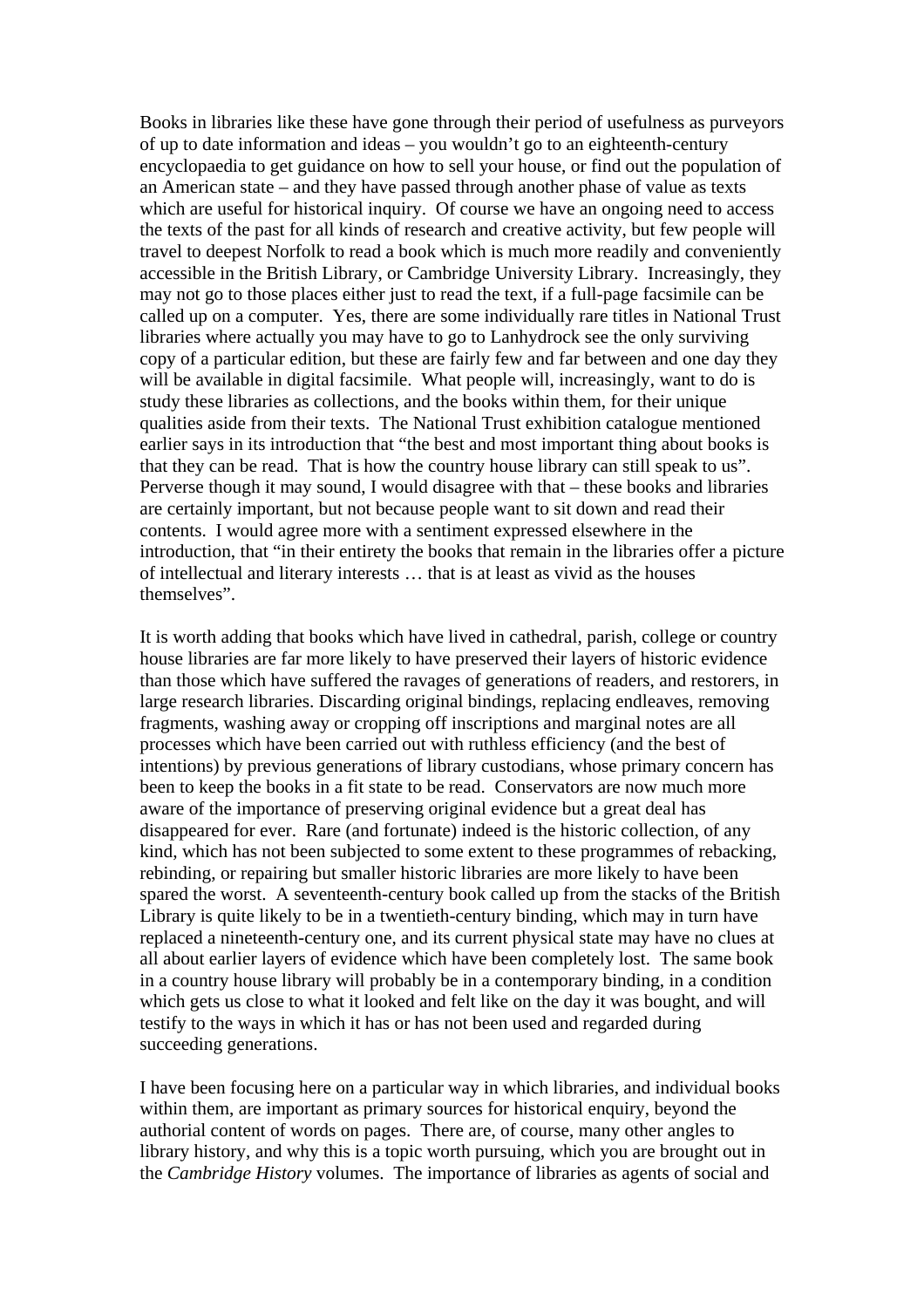cultural change, particularly in the late nineteenth and early twentieth centuries, is a theme which is well known and extensively explored in the third volume of the series. This volume also chronicles the rise of university libraries during the twentieth century, with a chapter devoted to the libraries of the University of London.<sup>25</sup> One of the most interesting chapters in this volume, it seems to me, is the very last, in which Liz Chapman and Frank Webster reflect on "Libraries and librarians in the information age"<sup>.26</sup> Here, they challenge the received wisdom that developments in technology create the greatest drivers for change in libraries today, but point instead to the changes in social mindsets and values which they associate with what they call the overwhelming triumph of neoliberalism – the political and economic frameworks which have steadily gained ascendancy in the world following on from the collapse of communism and collectivism, and the end of the Cold War. They identify some key principles underlying the neoliberal philosophy, such as that provision of services should come from private rather than public agencies, that ability to pay should be the major criterion on which to provide services, and that profitability should be the arbiter of availability. We are all familiar with the consequences of these changes during the last few decades, as services which used to be publicly underwritten have been steadily privatised. Whether this brings welcome freedom of choice or merely shifts the levers of power from the government office to the corporate boardroom is a political argument whose swings and roundabouts I don't want to get into, beyond pursuing a little the observations which Chapman and Webster make around implications for libraries of the neoliberal ascendancy. They believe that this will swing the balance away from the foundations of service on which libraries have traditionally been founded, as information becomes pay per view, and the notion of provision for the purposes of common good declines.

If we look at the history of libraries over the last few hundred years, one of the big trends was a shift from private to public ownership of information. Until at least the latter part of the nineteenth century, a sizeable proportion of the nation's documentary heritage, as represented in the books and manuscripts which had survived from preceding centuries, was held in private rather than public collections. There was a network of libraries with some degree of public availability, including cathedral and parish libraries and the ancient universities, and from 1753 the British Museum Library, but vast quantities of books were held in private libraries. One of the changes of the nineteenth and twentieth centuries was the gradual movement of a great part of this, via the salerooms, into national, university and other public libraries. This transfer, combined with the steady accumulation of new publications, built up a vast body of information resources, old and new, owned by and for the people, and available to them on demand.

In our emerging digital world, all this is changing. New online publications may be made accessible through libraries on a licensing basis, but ownership of the masterfile remains with the publisher. The digitisation of our documentary heritage is being bankrolled not by the state, but largely by Google, Microsoft and commercial publishers. Google are well known for their corporate mantra to do no evil, but these things can change. One of the more memorable moments of a JISC digitisation

<sup>&</sup>lt;sup>25</sup> Bernard Naylor, The libraries of the University of London to the 1960s, in A. Black and P. Hoare (eds), *The Cambridge History of Libraries*, v.3, Cambridge, 2006, 345-356.

<sup>&</sup>lt;sup>26</sup> Liz Chapman and Frank Webster, Libraries and Librarians in the Information Age, *CHL* v.3, 639-653.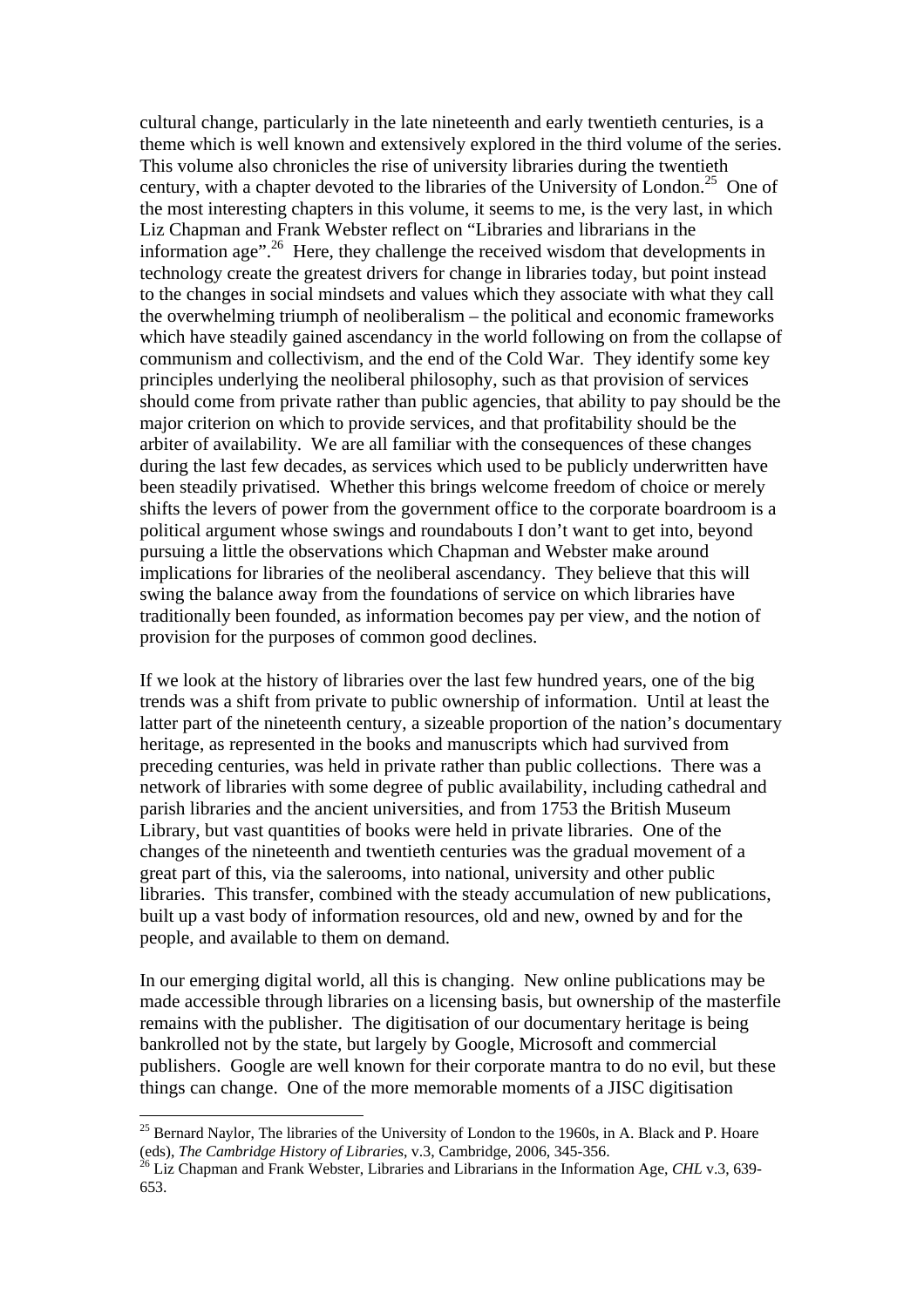conference I attended this summer was Chris Batt, the Chief Executive of the Museums, Libraries and Archives Council, putting up a spoof headline that ran "Rupert Murdoch and the Russians in bid to buy  $\overline{Google}$ ".<sup>27</sup> This is perhaps a little far-fetched but you could see what he was getting at. By not only developing the world's search engine of choice, but also acquiring ownership of vast quantities of digital content, Google increasingly positions itself as the gateway to the world's information, a title which you might think belonged to libraries. Professional thinking in librarianship for some years past has stressed the importance of access rather than holdings, of being less concerned about owning information resources as long as you know where to get them, which is in some respects a logical follow-on from the way that the digital world has developed. We do, however, have a warning of what can happen if we look at scientific journals. Canny publishers like Pergamon and Elsevier who bought up titles in the 1980s were able to squeeze huge profits and considerable pain from the academic library community in the 1990s. The backlash was one of the key drivers behind the Open Access movement, and the setting up of rival e-journals and e-repositories which are freely available on the web. The publishers have become more conciliatory, recognising that it's in their political interests to do so, but this whole area is still something of a battleground and a melting pot. The key point here is that custody of content is an important issue, and is an area in which we are not at the present time really translating the vision that has for so long lay behind our network of libraries from the analogue to the digital age. That is, at least in part, a consequence of the shift in political thinking which is highlighted in the last chapter of the *Cambridge History*. It's increasingly hard, in that climate, to sustain the justification for public investment of the kind that would be needed to keep the resources on the public side of the fence.

In *Attack of the clones*, the *Star Wars* film released in 2002, Obi-Wan Kenobi visits the Jedi Archive; it is depicted as what we instantly recognise as a typical large library room, full of bays of shelving, strikingly reminiscent of the Long Room in Trinity College, Dublin. The key difference between the Jedi library and the Long Room as we know it is that the books on the shelves have all been replaced by electronic capsules of information, which the users insert into computers. Is this the library of the future? Will the library of the future actually need so much physical storage space for its electronic resources? Predicting the future nature of libraries is a topic with its own literature and history, and could easily be the subject of a lecture in its own right – there is indeed a book on the subject, published in 2002, with a bibliography of over 700 items.28 I think the general consensus is that most predictions that have been made during the last fifty years or so have turned out to be wide of the mark, and forecasting the future is a dodgy business. What I think we can be sure about is that there will be continuing change, and that libraries will need to adapt continuously to developments in technology, to the needs and expectations of their users, and to the political ethos in which they operate. The main thrust of this paper is around trying to get across the point that libraries, and the books within them, may have historical and research value beyond their textual content, and that recognising those values will become increasingly important as the purely textual value is seen to decline. "Libraries as history" is a phrase which sounds to have perjorative overtones, but let us see that books and libraries may be history in an entirely positive sense, with

<sup>&</sup>lt;sup>27</sup> http://involve.jisc.ac.uk/wpmu/digitisation/2007/07/19/conference-2007-chris-batt/

<sup>&</sup>lt;sup>28</sup> Gregg Sapp, *A Brief History of the Future of Libraries: an Annotated Bibliography*, Lanham, 2002.